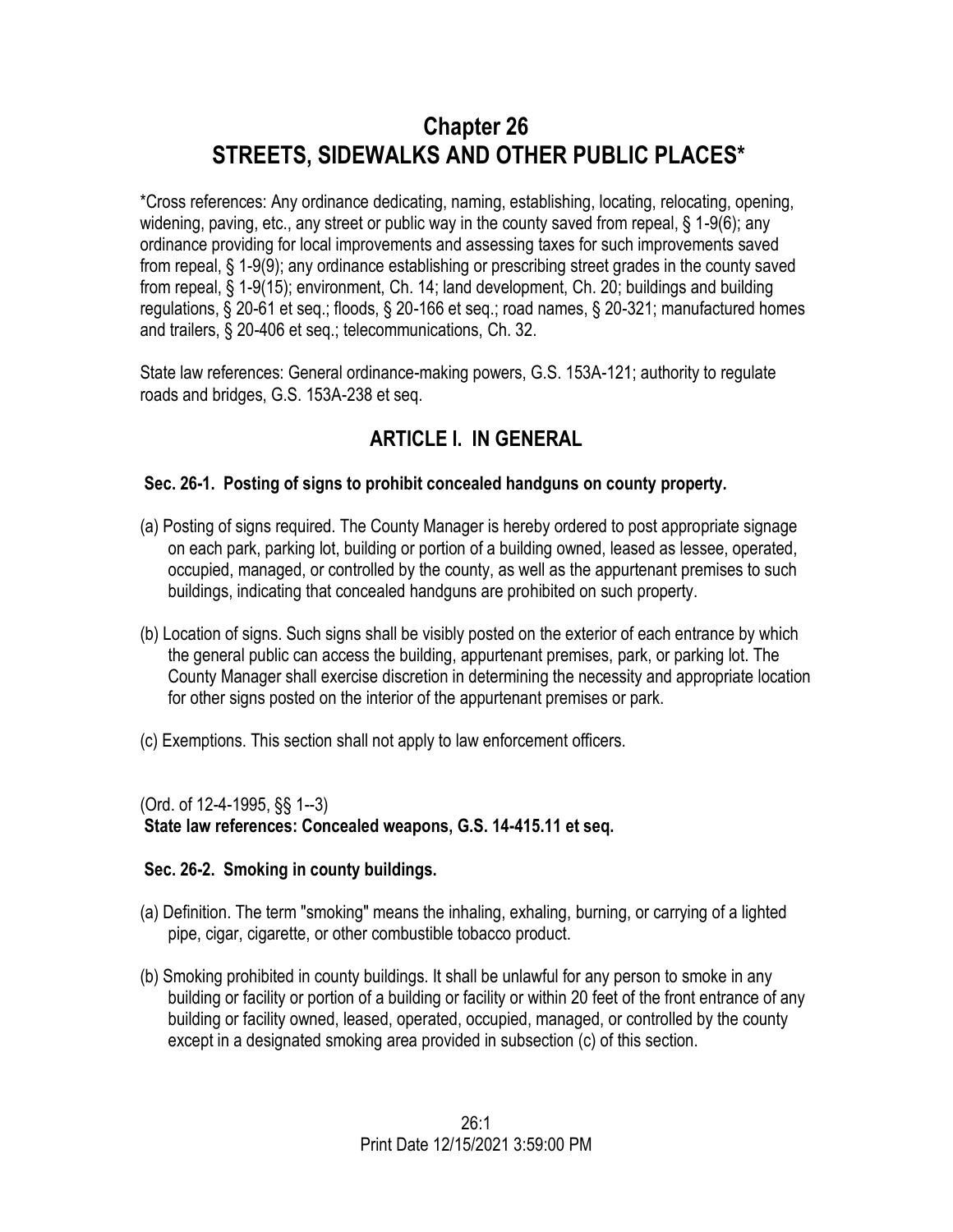- (c) Description of smoking area. The County Manager is authorized and directed within 60 days after adoption of the ordinance from which this section is derived to designate and mark a total area not to exceed 20 percent of the floor space of each building as smoking area. The total smoking area need not be contiguous and may be relocated from time to time by order of the board of commissioners.
- (d) Report. The County Manager shall file with the board of commissioners at the December 1993 meeting a report describing the smoking areas designated and marked. Upon acceptance of the report the designated areas shall be the designated smoking area referred to in subsection (b) of this section.
- (e) Penalty. Violation of this section shall constitute a misdemeanor punishable by a fine of \$500.00 in accordance with G.S. 153A-121.

(Ord. of 10-4-1993, §§ 1--5) Cross references: Buildings and building regulations, § 20-61 et seq.

#### **Secs. 26-3--26-30. Reserved.**

# **ARTICLE II. ROADS AND BRIDGES**

#### **Sec. 26-31. Fishing from bridges.**

Pursuant to the authority granted by G.S. 153A-242, it shall be unlawful to fish from the bridge over Ledbetter Lake on Graham Bridge Road (SR 1489).

(Ord. of 2-4-1991, § 1)

#### **Secs. 26-32--26-60. Reserved.**

# **ARTICLE III. STREET NUMBERING\***

\*Cross references: Property addressing in subdivisions, § 20-323. (Ord. 6/4/2007)

#### **Sec. 26-61. Purpose**

The purpose of these procedures is to provide a uniform building / property address system for Richmond County along both private and public streets and roadways in order to facilitate provisions of adequate public safety and emergency response services.

**Sec. 26-62. Authority.**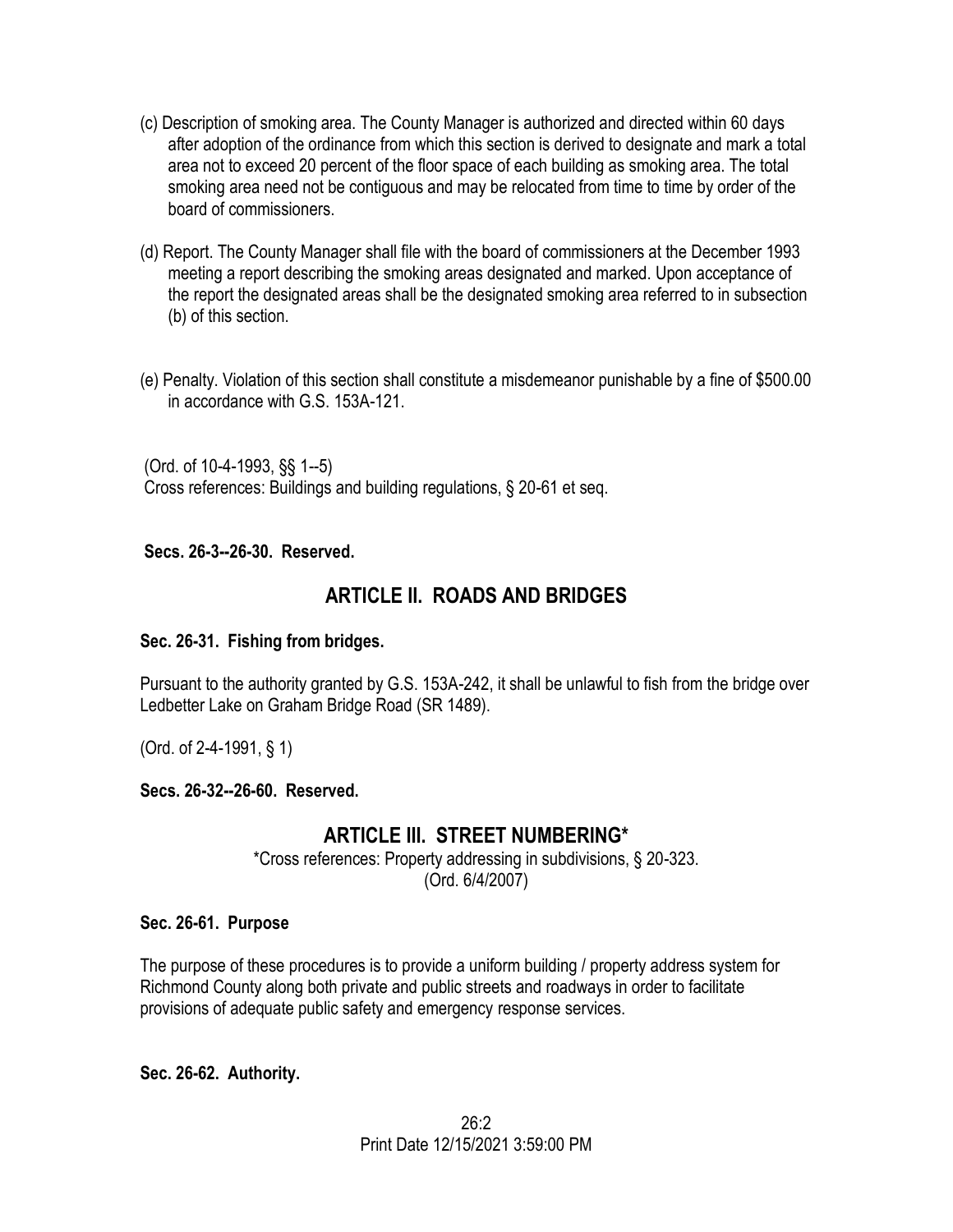- (a) Under authority of G.S. 153A-240, the County Planning Department is hereby assigned the responsibility of devising, administering, implementing, and enforcing the provision of the Article.
- (b) Any person applying for a building permit, septic system permit, or other permit for improvement of or on a lot or parcel of land must first obtain address number for each lot or parcel of land for which a permit has been applied, which assigned address number (or numbers, as the case may be) shall appear on all applications and documentation relating to such improvement.

(Ord. of 12-2-1991, § 2)

# **Sec. 26-63. Addressing and Street Naming Policy**

The Planning Department is hereby authorized to develop a *Property Address and Street Naming Policy* that will identify the processes by which property addresses are created and assigned, streets and roads are named, and the standards by which these processes are accomplished. This effort shall be done in accordance with Chapter 153A, Article 12 of the North Carolina General Statutes. The *Property Address and Street Naming Policy* may provide for coordinating activities with other County Departments (E-911 and permitting agencies) as well as the creation of a Master Address Repository.

Changes to be made to the *Property Address and Street Naming Policy*

Ord (9-5-2017 Book 1762 Page 1(14)

# **Sec. 26-64. Number identification and enforcement.**

- (a) The owner of each lot or parcel of land upon which a building or unit is located shall permanently affix and display on each building and/or unit the address number which has been assigned in the manner specified in this *the Property and Address Naming Policy*.
- (b) Display of unassigned numbers.
	- (1) The display of any address number other than that assigned is expressly prohibited.
	- (2) It shall be the responsibility of the building or unit owner (or the lessee, where applicable) to maintain at all times such number display as required by and in accordance with the provisions of this article.
- (d) Building inspection; certifications.
	- (1) New construction. Owners, or agents of owners, of all lots or parcels for which new construction has been approved (as evidenced by issuance of a permit) shall temporarily or permanently display their assigned address numbers prior to the performance of any construction inspection.